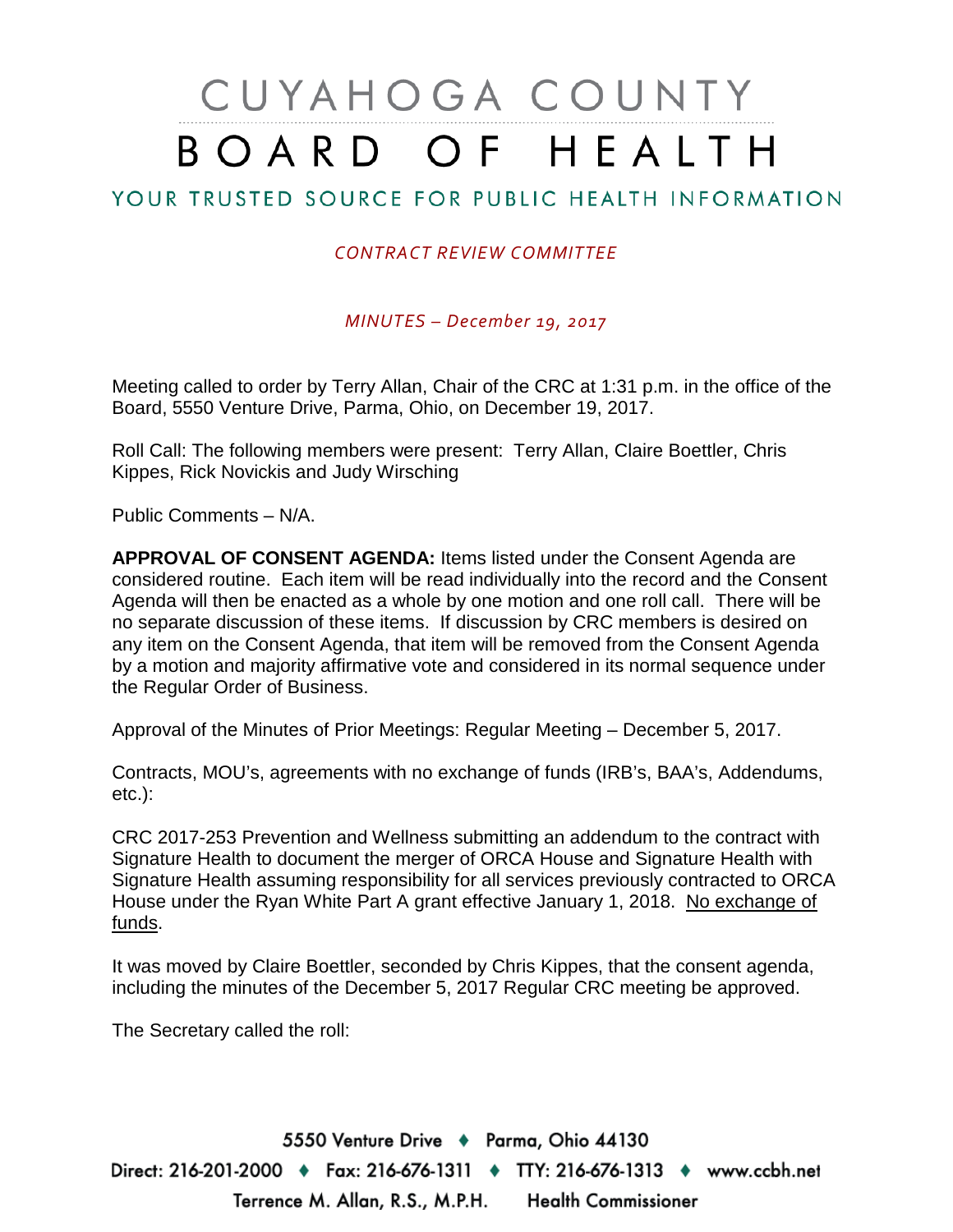Ayes: Terry Allan, Claire Boettler, Chris Kippes, Rick Novickis and Judy Wirsching

### **CONTRACTS AND AWARDS:**

Tabled Items

None

New Items For Review

Bid/Quote Openings ≥ \$25,000.00

None

Bid/Quote Openings < \$25,000.00

Lead program Bid Opening presented by: Stephanie McConoughey

It was moved by Rick Novickis, seconded by Judy Wirsching that the following quote (CRC 2017-254) for 37 Elm, Bedford, Ohio 44146 be accepted as the lowest and best, and a contract be awarded to American Builders & Applicators in the amount of \$12,125.00 (ref. enclosed).

The Secretary called the roll:

Ayes: Terry Allan, Claire Boettler, Chris Kippes, Rick Novickis and Judy Wirsching

It was moved by Rick Novickis, seconded by Chris Kippes that the following quote (CRC 2017-255) for 17158 Maple Heights Blvd., Maple Heights, Ohio 44137 be accepted as the lowest and best, and a contract be awarded to C.B. Mullins Construction Company, Inc. in the amount of \$4,900.00 (ref. enclosed).

The Secretary called the roll:

Ayes: Terry Allan, Claire Boettler, Chris Kippes, Rick Novickis and Judy Wirsching

Expenditures: Contracts up to \$25,000.00

It was moved by Claire Boettler, seconded by Judy Wirsching that a contract (CRC 2017-256) with A.J. Boggs & IXN dba IXN under the Ryan White Part A grant from February 28, 2018 through February 28, 2019 in the amount of \$16,290.00 be approved.

Presented by: Melissa Rodrigo

5550 Venture Drive + Parma, Ohio 44130 Direct: 216-201-2000 ♦ Fax: 216-676-1311 ♦ TTY: 216-676-1313 ♦ www.ccbh.net Terrence M. Allan, R.S., M.P.H. **Health Commissioner**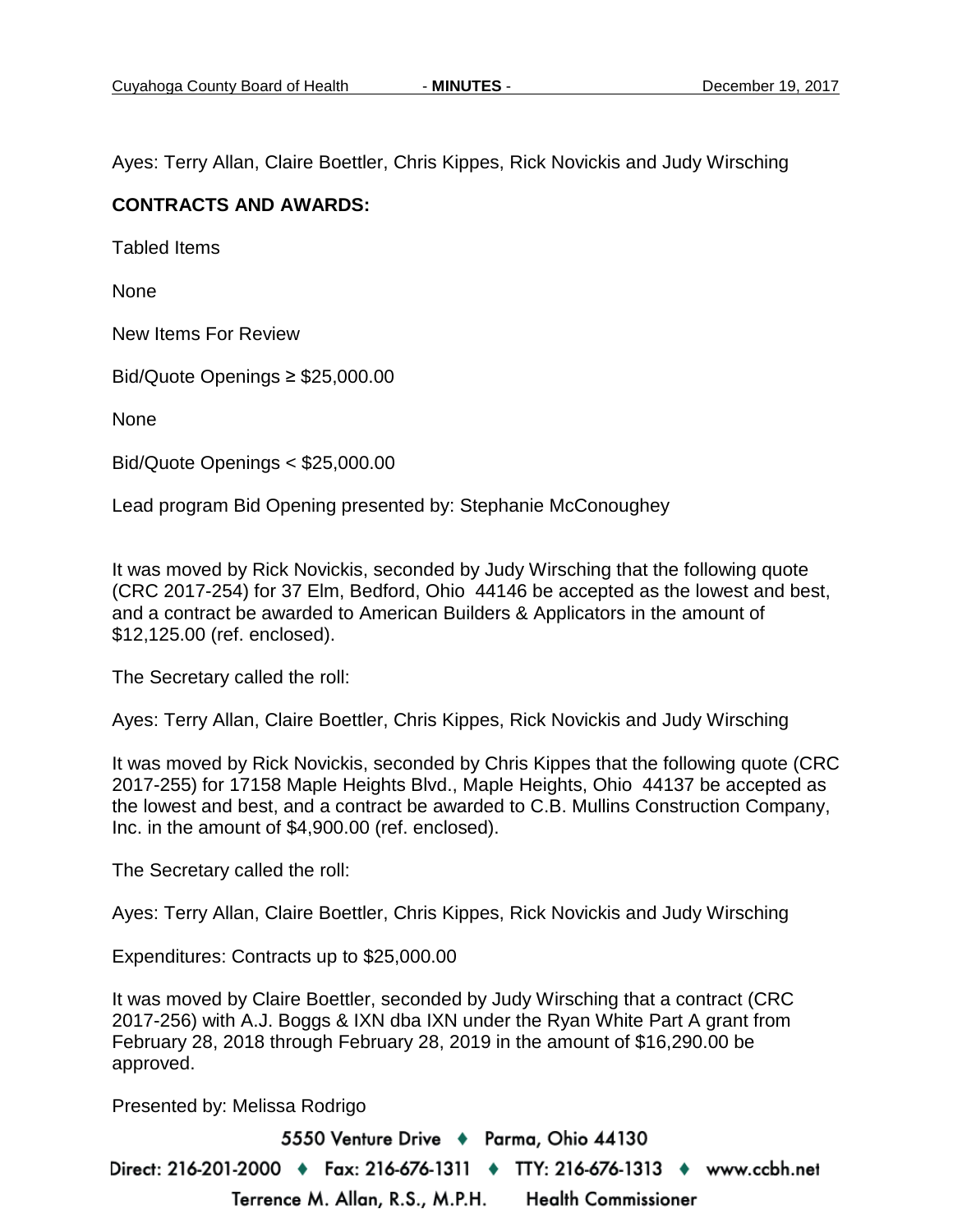Purpose: To collect and host the cumulative client level data for Ryan White.

Funding Source: 100% reimbursable through the FY2018 RW grant The Secretary called the roll:

Ayes: Terry Allan, Claire Boettler, Chris Kippes, Rick Novickis and Judy Wirsching

It was moved by Chris Kippes, seconded by Judy Wirsching that the addendums (CRC 2017-257) to the following contracts (2017-43, 2017-80) under the Ryan White Part A grant be approved:

> Amount to be paid is not to exceed:

|              | l o          |
|--------------|--------------|
| \$24,848.10  | \$26,498.07  |
| \$167,494.77 | \$183,321.28 |
| \$142,390.81 | \$133,365.81 |
| \$176,534.03 | \$167,699.13 |
| \$28,738.76  | \$25,238.76  |
|              | From         |

Presented by: Melissa Rodrigo

Purpose: Reallocation of grant funds based on service category needs.

Funding Source: 100% reimbursable through the FY2018 RW grant

The Secretary called the roll:

Ayes: Terry Allan, Claire Boettler, Chris Kippes, Rick Novickis and Judy Wirsching

It was moved by Claire Boettler, seconded by Rick Novickis that addendums (CRC 2017-258) to the following contracts under the Prevent Premature Fatherhood (PPF) grant to decrease the contract amounts as listed below be approved.

> Amount to be paid is not to exceed:

|                                            | <b>From</b> | To         |
|--------------------------------------------|-------------|------------|
| Lushun Collins (CRC 2016-49, CRC 2017-162) | \$3,250.00  | \$3,000.00 |
| Jerrold Nash (CRC 2016-60, CRC 2017-162)   | \$4,750.00  | \$4,500.00 |
| Melvin White (CRC 2016-60, CRC 2017-162)   | \$4,250.00  | \$4,000.00 |

5550 Venture Drive + Parma, Ohio 44130 Direct: 216-201-2000 ♦ Fax: 216-676-1311 ♦ TTY: 216-676-1313 ♦ www.ccbh.net Terrence M. Allan, R.S., M.P.H. **Health Commissioner**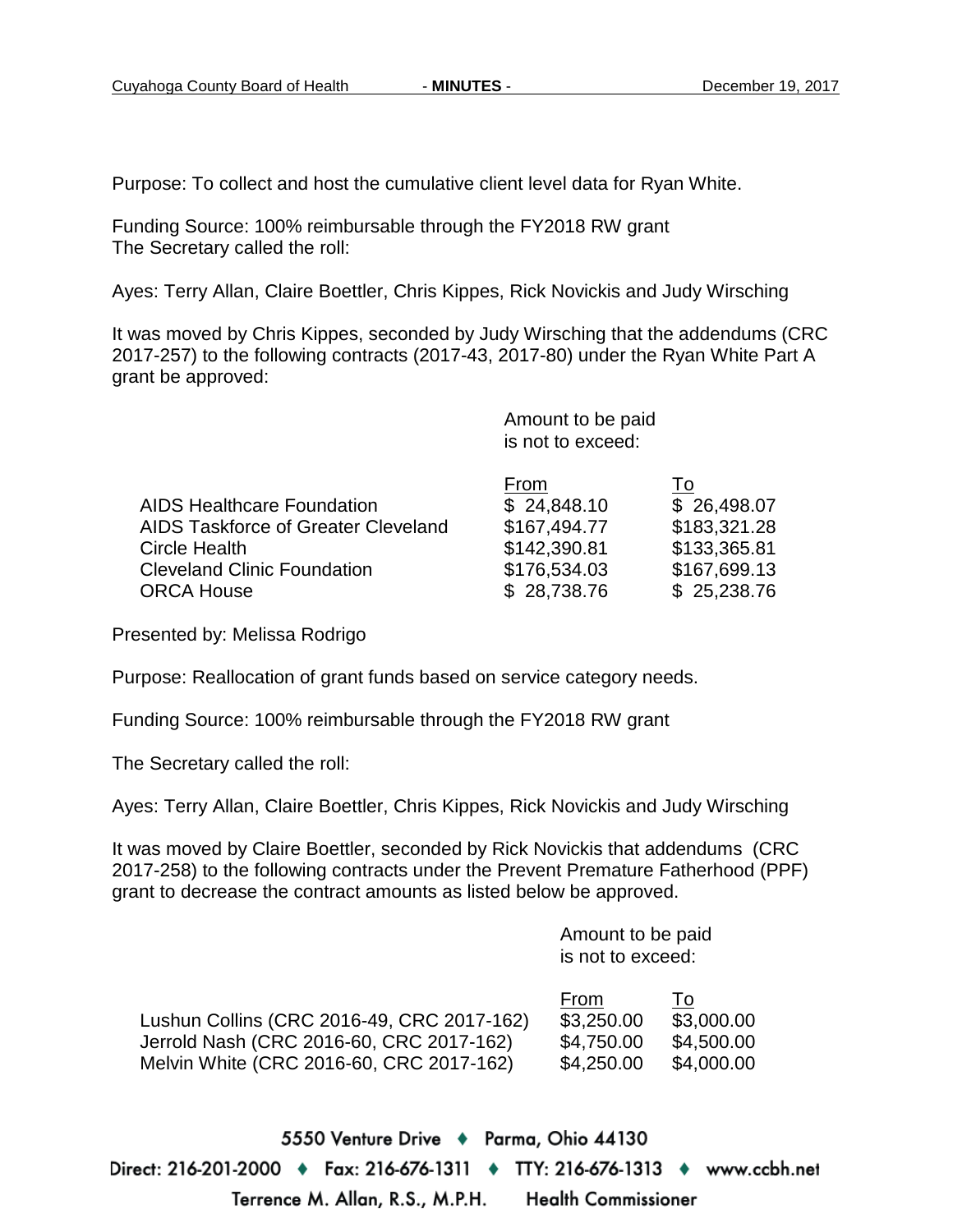Presented by: Brandy Eaton

Purpose: Reduction is due to the reduction in the number of educational sessions scheduled to be completed this grant year.

Funding Source: 100% reimbursable through the FY2017 PPF grant.

The Secretary called the roll:

Ayes: Terry Allan, Claire Boettler, Chris Kippes, Rick Novickis and Judy Wirsching

It was moved by Rick Novickis, seconded by Chris Kippes the contract (CRC 2017-259) with Richardson Compensation Consulting, LLC for compensation consulting services from January 1, 2018 through December 31, 2018 in the amount of \$10,080.00 be approved.

Presented by: Najeebah Shine

Purpose: To provide compensation consulting services to CCBH as needed.

Funding Source: 100% funded through CCBH General Revenue.

The Secretary called the roll:

Ayes: Terry Allan, Claire Boettler, Chris Kippes, Rick Novickis and Judy Wirsching

It was moved by Claire Boettler, seconded by Chris Kippes the Engagement Letter Agreement (CRC 2017-260) with David Movius of McDonald Hopkins, LLC for legal services effective December 19, 2017 be approved. Amount to be paid to McDonald Hopkins, LLC is based upon the fee schedule outlined in the agreement for services rendered and is not to exceed \$10,000.00.

Presented by: Tom O'Donnell

Purpose: To provide legal service related to intellectual property matters for CCBH as needed.

Funding Source: 100% funded through CCBH General Revenue.

The Secretary called the roll:

Ayes: Terry Allan, Claire Boettler, Chris Kippes, Rick Novickis and Judy Wirsching

Revenue Generating Agreements up to \$25,000.00

5550 Venture Drive + Parma, Ohio 44130

Direct: 216-201-2000 ♦ Fax: 216-676-1311 ♦ TTY: 216-676-1313 ♦ www.ccbh.net Terrence M. Allan, R.S., M.P.H. **Health Commissioner**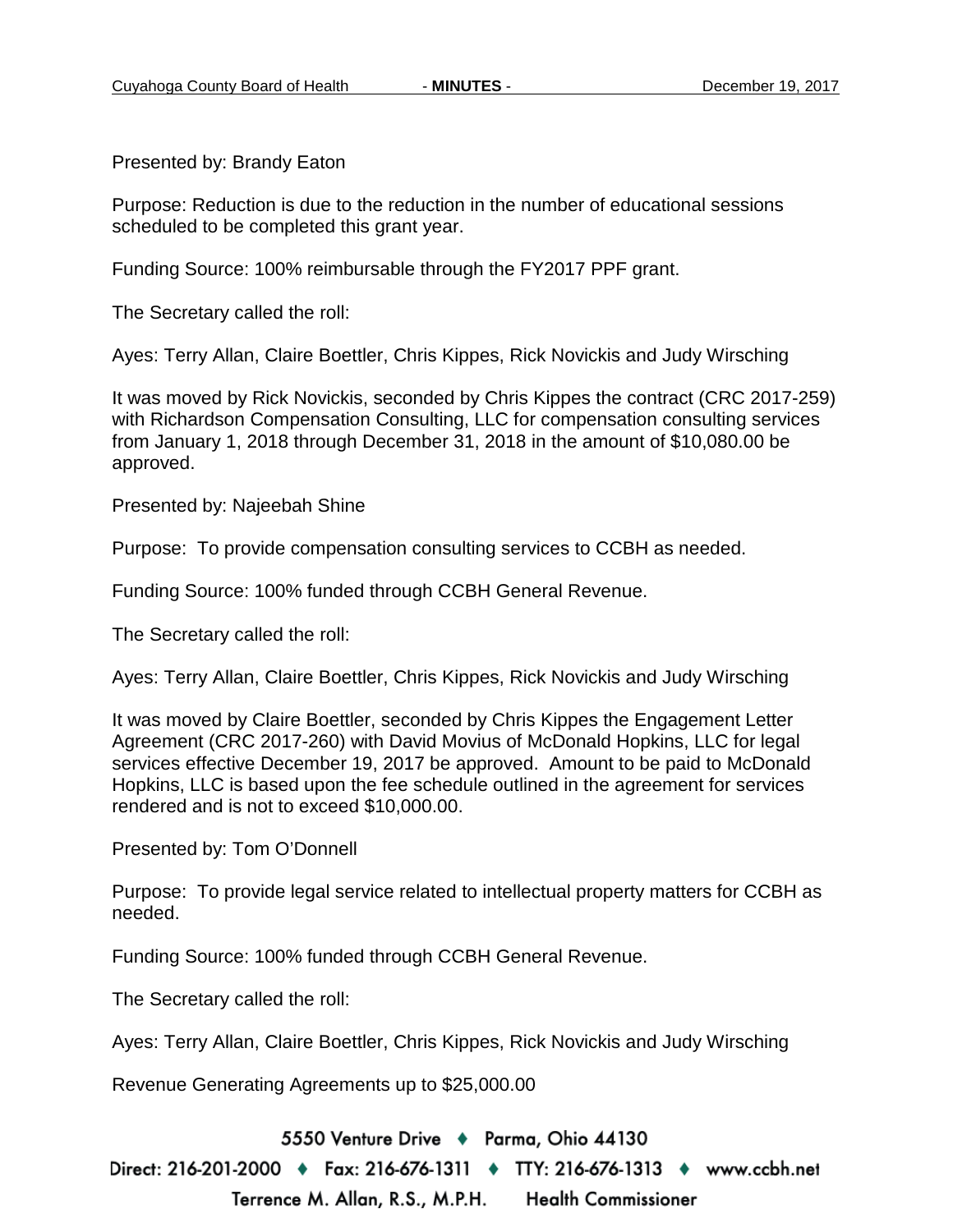None

**Contract Rescissions** 

None

**Other Business** 

Public Comment - N/A.

Thereupon, it was moved by Claire Boettler, seconded by Rick Novickis, that the following Motion be adopted:

BE IT RESOLVED that the meeting be adjourned at 1:46 p.m.

The Secretary called the roll:

Ayes: Terry Allan, Claire Boettler, Chris Kippes, Rick Novickis and Judy Wirsching

**Committee Chair** 

Clerk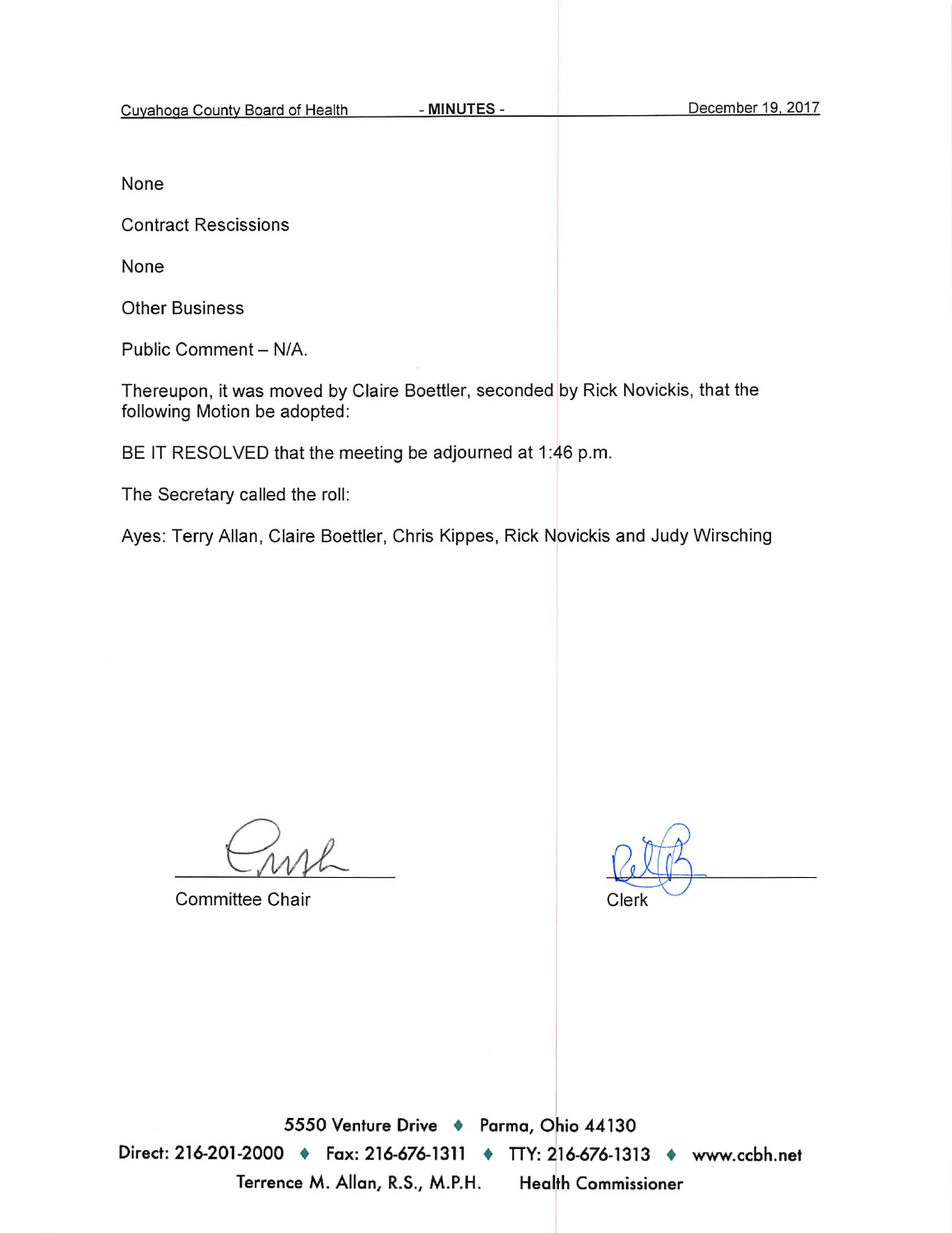# **CUYAHOGA COUNTY DISTRICT BOARD OF HEALTH**

## **QUOTE RESULTS**

#### **Project Address**

| Name:          | <b>Jazmin Morris</b>                |
|----------------|-------------------------------------|
| Address:       | 37 Elm St.                          |
|                | City, State, Zip: Bedford, OH 44146 |
| <b>CRC No:</b> | CRC 2017-254                        |

**The following quotes were received and opened:**

| <b>NAME OF CONTRACTOR</b> | <b>QUOTE</b> | <b>LEAD</b> | HН      | <b>MATCH</b> |
|---------------------------|--------------|-------------|---------|--------------|
| <b>American Builders</b>  | \$12,125     | \$11.275    | \$850   | \$1,275      |
| <b>BDL</b>                | \$12,525     | \$11,500    | \$1,025 | \$1,500      |
| <b>CB Mullins</b>         | \$13,410     | \$12,610    | \$800   | \$2,610      |
| <b>MCM</b>                | \$13,400     | \$12,025    | \$1,375 | \$2,025      |
|                           |              |             |         |              |

**ESTIMATE:** \$14,885.00

**Recommended award: American Builders & Applicators**